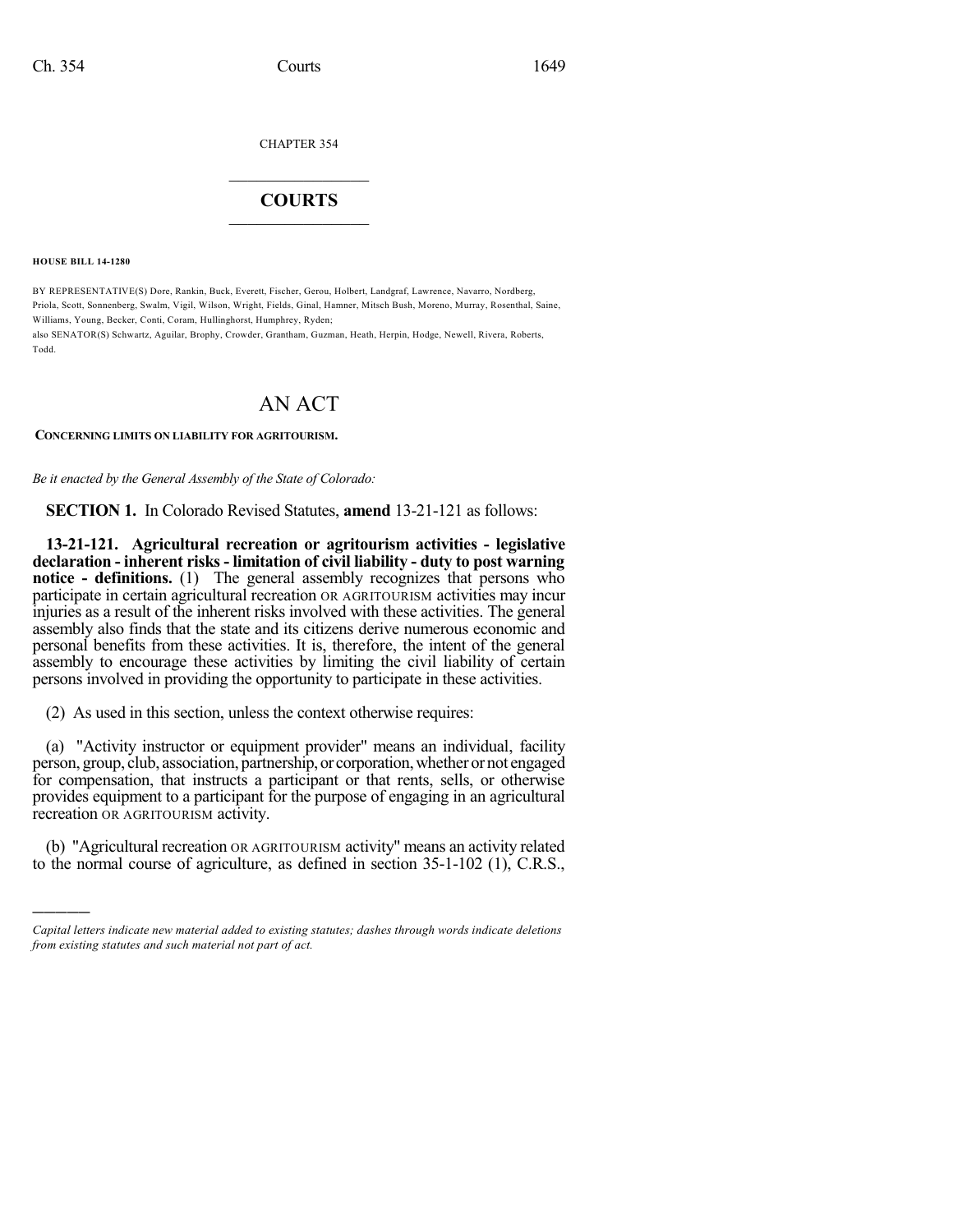which activity is engaged in by participants for entertainment, pleasure, or other recreational purposes, or for educational purposes, regardless of whether a fee is charged to the participants. "Agricultural recreation OR AGRITOURISM activity" also means hunting, shooting, swimming, diving, tubing, and riding or operating a motorized recreational vehicle that occurs on or in proximity to the property of an agricultural operation or an adjacent roadway. "Agricultural recreation OR AGRITOURISM activity" includes, but is not limited to planting, cultivation, irrigation, or harvesting of crops; acceptable practices of animal husbandry; rodeo and livestock activities; and maintenance of farm or ranch equipment. "AGRICULTURAL RECREATION OR AGRITOURISM ACTIVITY" DOES NOT INCLUDE ANY ACTIVITY RELATED TO OR ASSOCIATED WITH MEDICAL MARIJUANA AS DEFINED IN SECTION 12-43.3-104, C.R.S., OR RETAIL MARIJUANA AS DEFINED IN SECTION12-43.4-103, C.R.S.

(c) "Equipment" means a device used to engage in an agricultural recreation OR AGRITOURISM activity.

(d) "Facility" means a privately owned and operated farm, ranch, or a public property that is leased or rented and under the control of the person defined in paragraph (e) of this subsection (2) on which the opportunity to engage in one or more agricultural recreation OR AGRITOURISM activities is offered to a participant, regardless of whether it is situated in an incorporated area or unincorporated area.

(e) "Facility person" means a person who owns, leases, operates, manages, IS AN INDEPENDENT CONTRACTOR TO, or is employed at or who volunteers at a facility. For purposes of this paragraph (e) only, "person" includes any individual, corporation, partnership, association, cooperative, or commercial entity.

(f) "Inherent risks of agricultural recreation OR AGRITOURISM activities" means those dangers or conditions that are an integral part of such activities, including but not limited to:

(I) The varied degrees of the skill and experience of the participants;

(II) The nature ofthe activity, including but not limited to the equipment used and the location where the activity is conducted;

(III) Certain hazards, such as ground conditions, surface grade, weather conditions, and animal behavior;

(IV) Collisions with other persons or objects;

(V) The types and the complexity of equipment used by the participants;

(VI) Malfunctions with equipment used by the participants;

(VII) The potential of a participant to act in a negligent manner that may contribute to injury incurred by the participant or others, such as imprudent showmanship, failing to maintain control over his or her equipment, or not acting within his or her ability.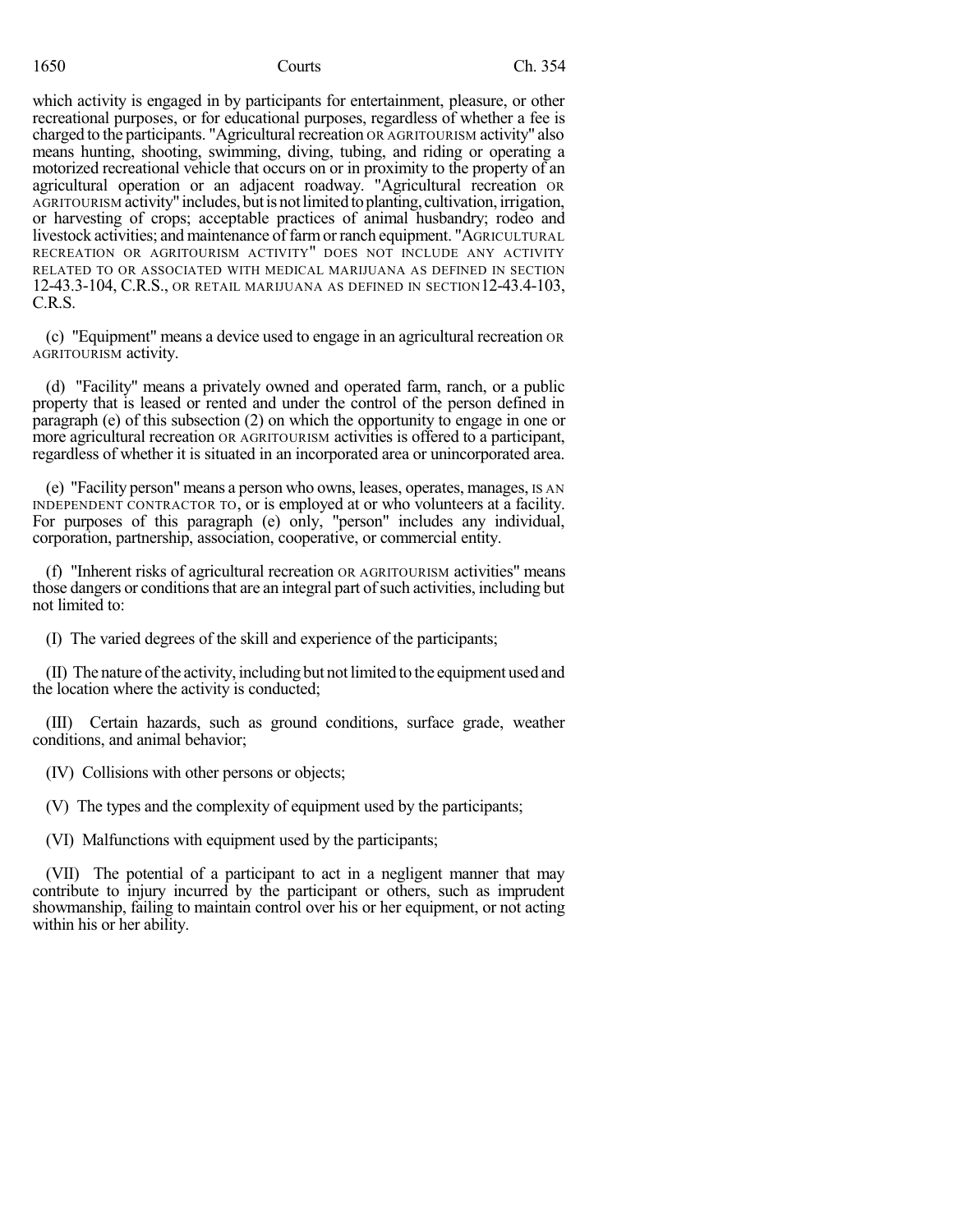(g) "Participant" means a person who engages in an agricultural recreation OR AGRITOURISM activity, whether or not a fee is paid to participate in the activity.

(3) Except as provided in subsections (4) and (5) of this section, an activity instructor or equipment provider or facility person shall not be IS NOT civilly liable for an ANY PROPERTY DAMAGE OR DAMAGES FOR injury to or the death of a participant resulting from the inherent risks of agricultural recreation OR AGRITOURISM activities performed or conducted on or in a facility. A PARTICIPANT EXPRESSLY ASSUMES THE RISK AND LEGAL RESPONSIBILITY FOR ANY PROPERTY DAMAGE OR DAMAGES ARISING FROM PERSONAL INJURY OR DEATH THAT RESULTS FROM THE INHERENT RISK OF AGRICULTURAL RECREATION OR AGRITOURISM ACTIVITIES.APARTICIPANT HAS THE SOLE RESPONSIBILITY FOR KNOWING THE RANGE OF THAT PERSON'S ABILITY TO PARTICIPATE IN AN AGRICULTURAL RECREATION OR AGRITOURISM ACTIVITY. IT IS THE DUTY OF A PARTICIPANT TO ACT WITHIN THE LIMITS OF THE PARTICIPANT'S OWN ABILITY, TO HEED ALL WARNINGS, AND TO REFRAIN FROM ACTING IN A MANNER THAT MAY CAUSE OR CONTRIBUTE TO THE INJURY OR DEATH OF ANY PERSON OR DAMAGE TO ANY PROPERTY. A participant or a participant's representative may not make any claim against, maintain an action against, or recover from an activity instructor or equipment provider or facility person for injury, loss, damage, or death of the participant resulting fromany of the inherent risks of agricultural recreation OR AGRITOURISM activities performed or conducted on or in a facility.

 $(4)$  (a) Nothing in subsection (3) of this section shall prevent or limit the liability of an activity instructor or equipment provider or facility person if the activity instructor or equipment provider or facility person:

(I) Rented,sold, or otherwise provided equipment to a participant, and knew that the equipment was faulty, and such equipment was faulty to the extent that it caused the injury;

(II) Committed an act or omission that constituted gross negligence or willful or wanton disregard for the safety of the participant, and the act or omission was the cause of the injury; or

(III) Intentionally injured the participant.

(b) Nothing in subsection (3) of this section shall prevent or limit the liability of an activity instructor or equipment provider or facility person under liability provisions set forth in the product liability laws.

(c) A participant is not precluded under this section from suing and recovering from another participant for injury to person or property resulting from the other participant's act or omission. Notwithstanding any provision of law to the contrary, the risk of injury from another participant shall not be considered an inherent risk or a risk assumed by a participant in an action by the participant against another participant.

(5) (a) The operator of a facility shall:

(I) Exercise reasonable care to protect against dangers ofwhich he orshe actually